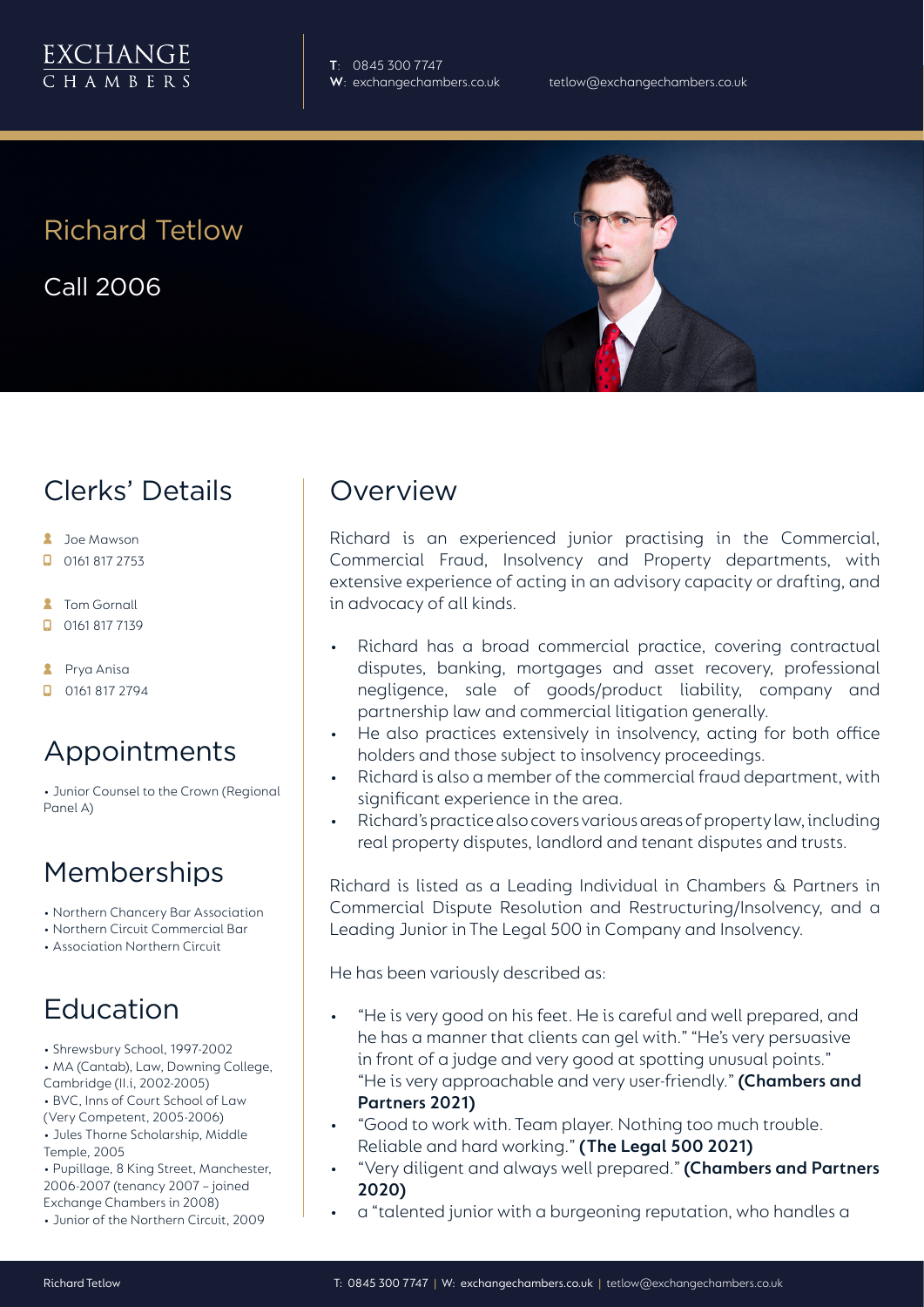wide variety of commercial disputes including company, contractual and insolvencyrelated matters", having "exactly the right attitude" and being an "extremely able and user-friendly junior – he is very much a safe pair of hands on all things chancery, commercial and insolvency related." **(Chambers and Partners 2019)**

• "a future star who is particularly good at cross-examination" **(Chambers and Partners 2018)**

Richard is Junior Counsel to the Crown (Regional A Panel).

## Recommendations

"I look at his style with envy; he is a superb advocate."

"He has a magical vision to find ways through difficult cases and pathways to resolutions that others don't see."

**Chambers and Partners 2022**

"The qualities Richard has are undoubtedly attention to detail and quality of the work produced. He is also prepared to roll up his sleeves and fight the client's corner as an advocate if required. The service he provides is however delivered with an overarching commercialism and he gives it to you straight. He would never leave you in any doubt as to the strengths or weakness of a particular point."

#### **The Legal 500 2022**

"He is very approachable and very user-friendly."

"He is very good on his feet. He is careful and well prepared, and he has a manner that clients can gel with." "He's very persuasive in front of a judge and very good at spotting unusual points."

**Chambers and Partners 2021**

"Good to work with. Team player. Nothing too much trouble. Reliable and hard working." **The Legal 500 2021**

"He is very diligent and always well prepared." **Chambers and Partners 2020**

"He is a very good barrister and has exactly the right attitude."

"He's an extremely able and user-friendly junior – he is very much a safe pair of hands on all things chancery, commercial and insolvency related." **Chambers and Partners 2019**